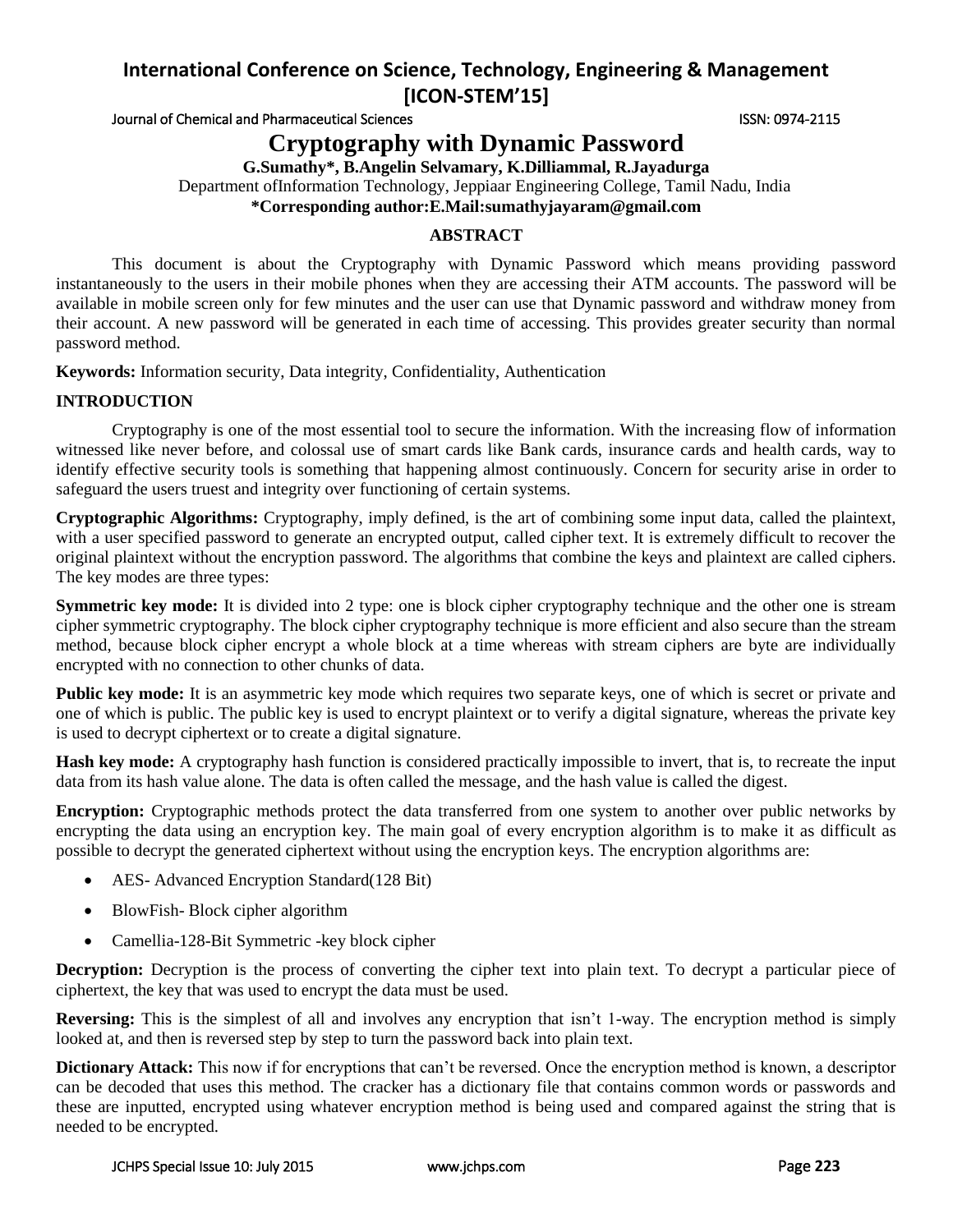## **International Conference on Science, Technology, Engineering & Management [ICON-STEM'15]**

### Journal of Chemical and Pharmaceutical Sciences ISSN: 0974-2115

**Hacking in ATM:** ATM hacking is done by several techniques for robbery. The main technique used in ATM hacking is "Skimmer". A skimmer is mounted to the front of the normal ATM card slot that reads the magnetic information of the ATM card number and transmits it to the criminals nearby and a wireless camera is mounted in a position to view ATM PIN entries. The thieves copy the cards and use the PIN numbers to withdraw from many account within short period of time directly from the bank ATM.



**Fig.1.Graph for percentage of total data loss by attack type**

**Dynamic password:** We can see an enormous increase of loss of data(theft) in ATM. So we would like to propose an idea of using dynamic password in ATM. Nowadays ATM systems are hacked by many unwanted activities of hackers. To avoid these losses, the data will be secured by using the mobile communication. The secret password to access the user's account will be produced at the run time of the process.

**A.Use of mobile communication:** The ATM pin number will be known only by the user, and they will think that no one could access the card without their permission. But still they are not aware of the hacking techniques like skimmer by which the thief can steal the information about the user's ATM PIN details. The secret code is like the normal password given by the banks to the card user. Whenever the user tries to get money from the ATM machine, the user has to insert the password as the normal process. But, in our concept the user should have their own mobile phone with them whenever they were inside the ATM room. Then the random secret password will be sent to the user's mobile number as soon as the user enters the password given by their respective banks and by using that particular number that comes to their mobile only, the user can access and withdraw money from their account.

**Characteristics of the mobile communication:** The dynamic password will be sent only to the user's personal contact number.The user can be able to attend the calls during the display of the secret code.The secret code will be sent with the beep sound so the user can identify it easily. The text message which consists of the secret random code cannot be edited or forwarded. The secret code will be present only for a particular time but the intimation will be present permanently.

**Use of Dynamic Password:** Since the password given with the ATM card only used as a reference it cannot be used as the main secret code to access the account. So, even if the hackers or skimmers steal the data or code at a particular transaction of a user, they cannot use that secret code for the next time, as we are producing the random password at the time of accessing the data. There is a time limit to enter the particular random secret code if the time limit exceeds, the user will not be allowed to access the data. Because of the dynamic password the user have to bring the phone while entering the ATM. So it is also a safest way to handle with money.



**Fig.2.Card reading keyboard to enter pin**